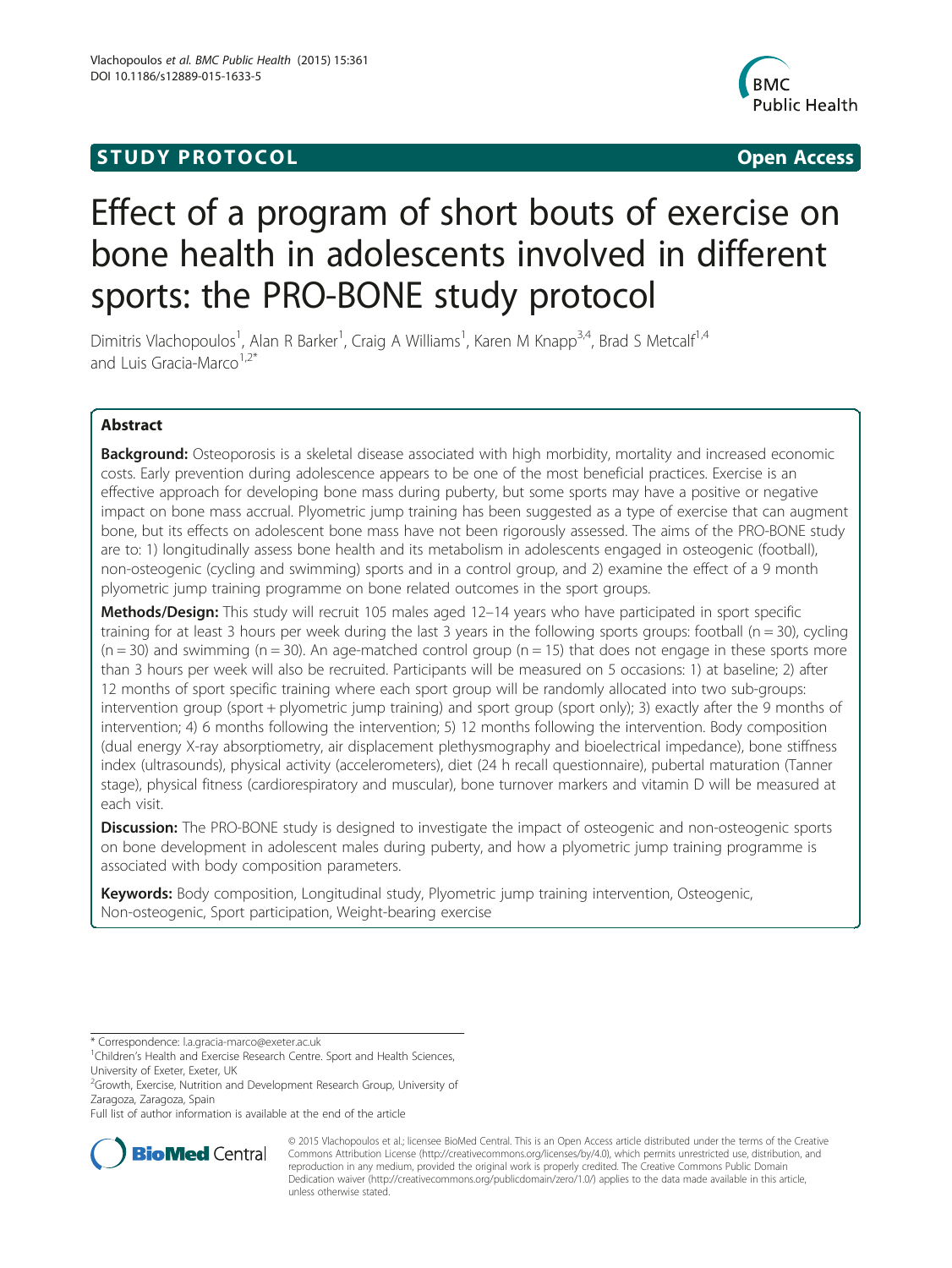# Background

Osteoporosis is a common skeletal disease associated with high morbidity and mortality [\[1\]](#page-7-0). Approximately 2.7 million European men and women suffer an osteoporotic fracture every year [\[2\]](#page-7-0). The economic burden of osteoporosis in Europe is higher than most types of cancer (except lung cancer), or chronic cardiorespiratory diseases [[2,3](#page-7-0)] and represents a direct annual cost of  $\sim \text{\textsterling}31.7$  billion to health care and social services [[1\]](#page-7-0). In order to improve the outcome for osteoporosis, primary prevention remains the most important policy action in public health. Although contested [[4\]](#page-7-0), it is generally accepted that acquiring a high bone mass during childhood and adolescence is a key determinant of adult skeletal health [[5-7\]](#page-7-0). Approximately 60% of osteoporotic cases in adult life are related to low bone mineral content (BMC) in adolescence with up to 50% of total body (TB) bone mass achieved during this period of life [\[8,9\]](#page-7-0). Peak bone mass attainment typically occurs between the second and third decade of life, with 80-90% acquired by late adolescence, although this is skel-etal site dependent [[6,10](#page-7-0)]. Although bone mass is  $\sim$  60-80% genetically determined [\[11\]](#page-7-0), there are other factors strongly related with bone mass development. Environmental and lifestyle factors such as physical activity (PA) [[12](#page-7-0)] and nutrition, i.e. calcium intake [\[13\]](#page-7-0) and vitamin D [[14](#page-7-0)], are known to have important osteogenic effects and have been the key focus in several interventions.

#### Exercise as a tool to improve bone health

Exercise has been proposed as a key factor for developing healthy bones in childhood and adolescence [\[15,16](#page-7-0)], mainly when high-impact and weight-bearing PA occurs [[15\]](#page-7-0) above a certain intensity and duration [\[15,17,18](#page-7-0)]. Longitudinal studies have shown that habitual PA is positively associated with bone health in children and adolescents because of its impact on bone development [[19,20\]](#page-7-0). The long-term positive effects of PA during adolescence remain into young adulthood with active males aged 24.2 years having 8 and 10% higher BMC at TB and femoral neck (FN) respectively compared to nonactive peers, even when adjusted for maturation and size [[21\]](#page-7-0). Research conducted on former professional football players showed that exercise is not only an important factor in the accretion of, but also in the maintenance, of bone mineral density (BMD) [[22\]](#page-7-0). It has been shown that moderate and readily accessible weight-bearing exercise before puberty may increase femoral volumetric BMC, by increasing cortical thickness, and therefore bone strength [\[23](#page-7-0)]. In addition, bone development is dependent on the impact of mechanical load and processes that trigger bone modelling and remodelling [\[24](#page-7-0)], and possibly on structural adaptations related with trabecular microarchitecture [[25](#page-7-0)].

#### Sport participation and bone health

It has been shown that sport participation is crucial for healthy bone development, however not all sports have a positive influence on the skeletal mass. According to their characteristics, sports can be described as osteogenic (weight-bearing exercise) and non-osteogenic (non weight-bearing exercise). Apart from numerous health benefits [[26](#page-7-0)], football is considered as an osteogenic sport both in childhood and adolescence as bone mass is augmented [[27-](#page-7-0)[30\]](#page-8-0). In contrast, sports such as cycling [[31-40](#page-8-0)] or swimming [\[41](#page-8-0)-[46](#page-8-0)] are associated with no change or a reduction in bone mass when compared to controls. This could be a barrier for obtaining a high peak bone mass which may compromise future bone health [\[40,41,46,47\]](#page-8-0).

#### Plyometric exercise intervention to increase bone health

To achieve the benefits of exercise and gain acceptance, PA models must be effective, simple to administer, feasible, inexpensive, short in duration and possible to perform at any location (i.e. at home, at the sports centre). Plyometric jump training (PJT) may be a judicious choice and experimental studies using animal models have repeatedly shown that short, discrete bouts of exercise interspersed with rest periods is more effective than a single longer bout of exercise for improving bone mass and strength [\[48\]](#page-8-0).

Research in early puberty has shown that a novel and easily implemented 8-month PJT (Bounce at the Bell; ~3 min/ day) enhanced bone mass at the weight bearing proximal femur [\[49](#page-8-0)]. Mackelvie et al. showed that a 7-month jumping intervention (10 min, 3 times/week) was associated with more bone at the FN and lumbar spine (LS) in early pubertal girls [[50](#page-8-0)], and these results were maintained after 2 years [\[51](#page-8-0)]. In addition, prepubertal Asian and Caucasian boys of average or low body mass index (BMI) augmented bone mineral accrual at several regions after a 7-month jumping intervention (10 min, 3 times/week). However, there are a lack of studies analysing the effect of PJT in the adolescent population, which is crucial as adolescence is the period associated with the greatest increments in BMC and BMD [\[52](#page-8-0)]. In addition, this has not been studied in adolescents engaged in different sports (osteogenic vs. non osteogenic), which is important to examine if peak bone mass during adolescence may be maximized and therefore reduce the risk for developing osteoporosis in adulthood.

## Bone turnover markers and vitamin D

Bone development depends on its metabolic activity, which includes bone formation, resorption and, as a consequence bone turnover [[53](#page-8-0)]. The relationship of PA and sport participation with bone metabolism markers has been shown previously in adolescents [\[54,55\]](#page-8-0). An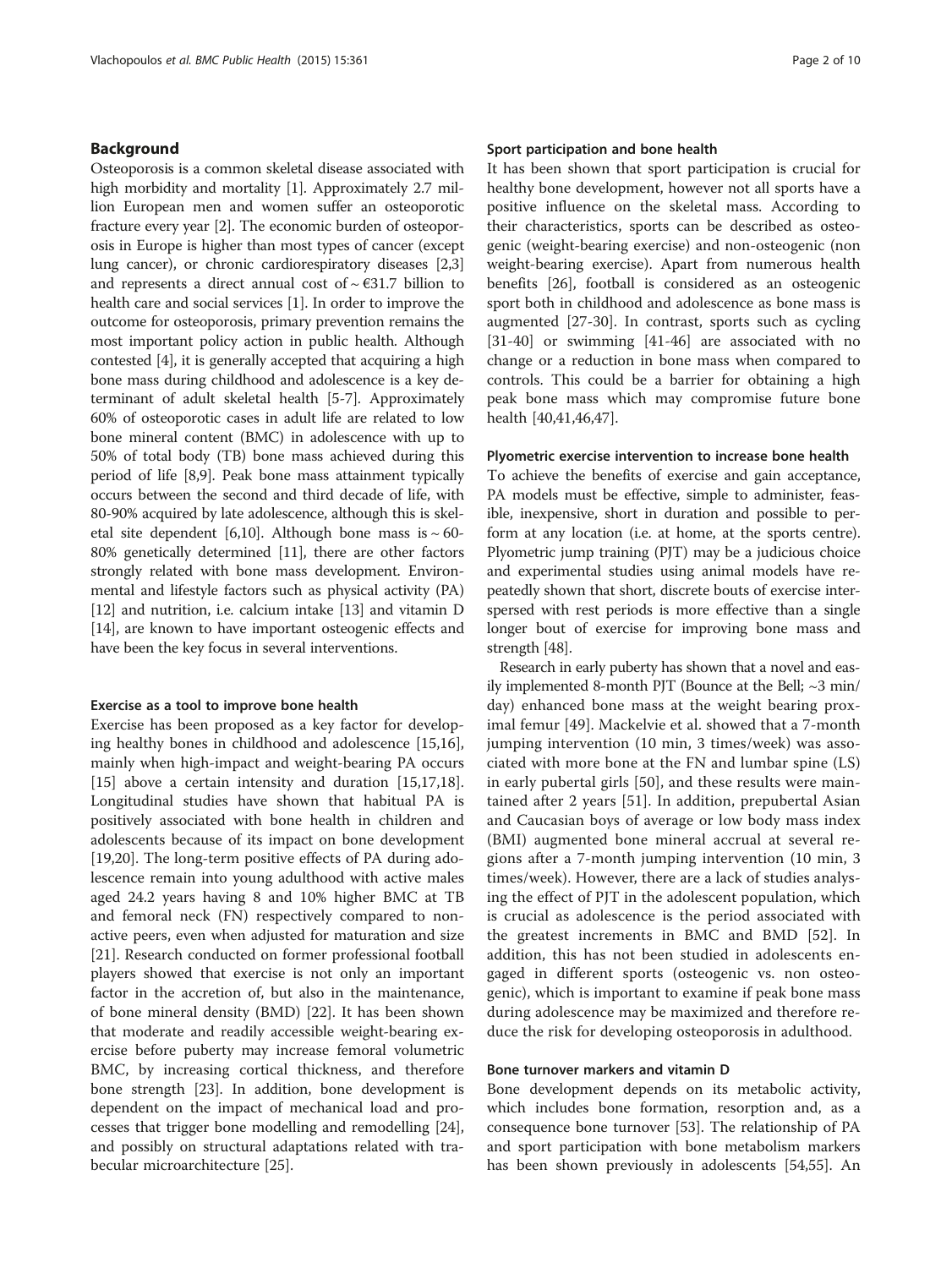increase in the concentrations of bone formation and resorption markers can be observed in non-osteogenic sports, such as swimming, but a comparison between osteogenic and non-osteogenic sports has not been investigated previously [[56](#page-8-0)].

The role of vitamin D in bone metabolism is important due to contribution of vitamin D in calcium homeostasis and bone mineralization processes during growth. Evidence shows that adequate vitamin D levels are necessary to acquire bone mass and interact with exercise to enhance bone growth [[57,58\]](#page-8-0). The magnitude of the benefits in boys and girls differ at sites of the skeleton and may depend on the baseline levels of vitamin D and on previous loading experience [\[59\]](#page-8-0). A positive interaction between PA and vitamin D on BMD in adolescents has been described [\[60,61\]](#page-8-0) however the association between vitamin D with osteogenic and non-osteogenic sports has not been justified.

#### **Objectives**

The objectives of the PRO-BONE study are: 1) to longitudinally assess, over 3 years, bone health and its metabolism in adolescents engaged in osteogenic (football) and non-osteogenic (cycling and swimming) sports, and 2) after 12 months of sport participation to examine whether a short and inexpensive 9 months PJT intervention programme is positively associated with bonerelated variables and its metabolism in adolescent footballers, cyclists and swimmers.

The secondary aim of the study is to examine whether the PJT programme stimulus is enough to counteract the expected negative consequences of these non-osteogenic sports in bone health and to follow-up the bone-related variables and its metabolism over 12 months after the PJT programme.

## Methods/Design

#### Study design

PRO-BONE is a longitudinal design and involves four cohorts of males aged 12–14 years at the beginning of the study. These four cohorts consist of footballers, cyclists, swimmers and controls that will be followed over a period of 33 months. The timeline of the PRO-BONE study can be seen in Figure [1.](#page-3-0)

# Sample size

The sample size has been calculated according to the primary interest variable, TB BMD (of cyclists (aged 15.5 years) [[39\]](#page-8-0) in order to achieve 90% of statistical power to detect differences in the contrast of the null hypothesis H0:  $μ1 = μ2$  through bilateral student t, difference between two dependent means (matched pairs). Taking into account a significance level of 5% and assuming that the mean of the reference group 1.133 units  $(SD = 0.127)$  and the mean of the experimental group is

1.002 units  $(SD = 0.093)$ , it will be necessary to include 9 participants in the reference group and 9 participants in the experimental group, totalling 18 participants. It is known that the number of participants to recruit depends also on potential withdrawals [or could use dropouts]:  $n' = n/(1-p)$ , so that if the withdrawals were 40% the number of participants to be recruited would be  $n' =$  $9/(1-0.4) = 15$  in each group (e.g. 15 INT cyclists + 15 CON cyclists = 30 cyclists). Therefore, cyclists  $(n = 30)$ , footballers ( $n = 30$ ), swimmers ( $n = 30$ ) and controls ( $n =$ 15) will be recruited, yielding a total  $N = 105$ .

### Recruitment of the participants

Participants and parents/guardians will be contacted via advert flyers, posters and social media to participate in this study and by contacting sport clubs and schools from the South West of England. Where possible, a meeting will be held to explain the project as well as to answer any questions. At the end of this meeting, consent/assent forms and information sheets will be given out and participants and parents/guardians will have 15 days to return the consent/assent forms. After these 15 days, a reminder (phone call or email) will be provided to those not sending the consent/assent to check if they wish to participate. Seven more days will be given to those that agreed to participate and in the  $2<sup>nd</sup>$  reminder, they will be asked to send the interest and consent/assent forms signed.

Participants will be screened for eligibility, based on the inclusion/exclusion criteria outlined below, by a member of the research team depending on the information provided in the interest form. If eligible, the baseline assessment will be scheduled for the participant. All participants and parents involved in this project will be carefully informed about the risks and benefits of the study and will be required to sign the approved assent and consent forms before their visit to the laboratory at the Children's Health and Exercise Research Centre (CHERC, University of Exeter).

# Inclusion and exclusion criteria

Inclusion criteria include: 1) Males 12–14 years old, engaged (≥3 h/week) in osteogenic (football) and/or nonosteogenic (swimming and cycling) sports in the last 3 years or more; 2) Male adolescents 12–14 years old not engaged in any of these sports  $(\geq 3 \text{ h/week})$  in the last 3 or more years (control group).

Exclusion criteria include: 1) participation in another clinical trial; 2) any acute infection lasting until  $< 1$  week before inclusion; 3) medical history of diseases or medications affecting bone metabolism or the presence of an injury (before inclusion) that may affect participation in their respective sports and/or any variable considered in the present study (i.e. doing the PJT); 4) non-Caucasian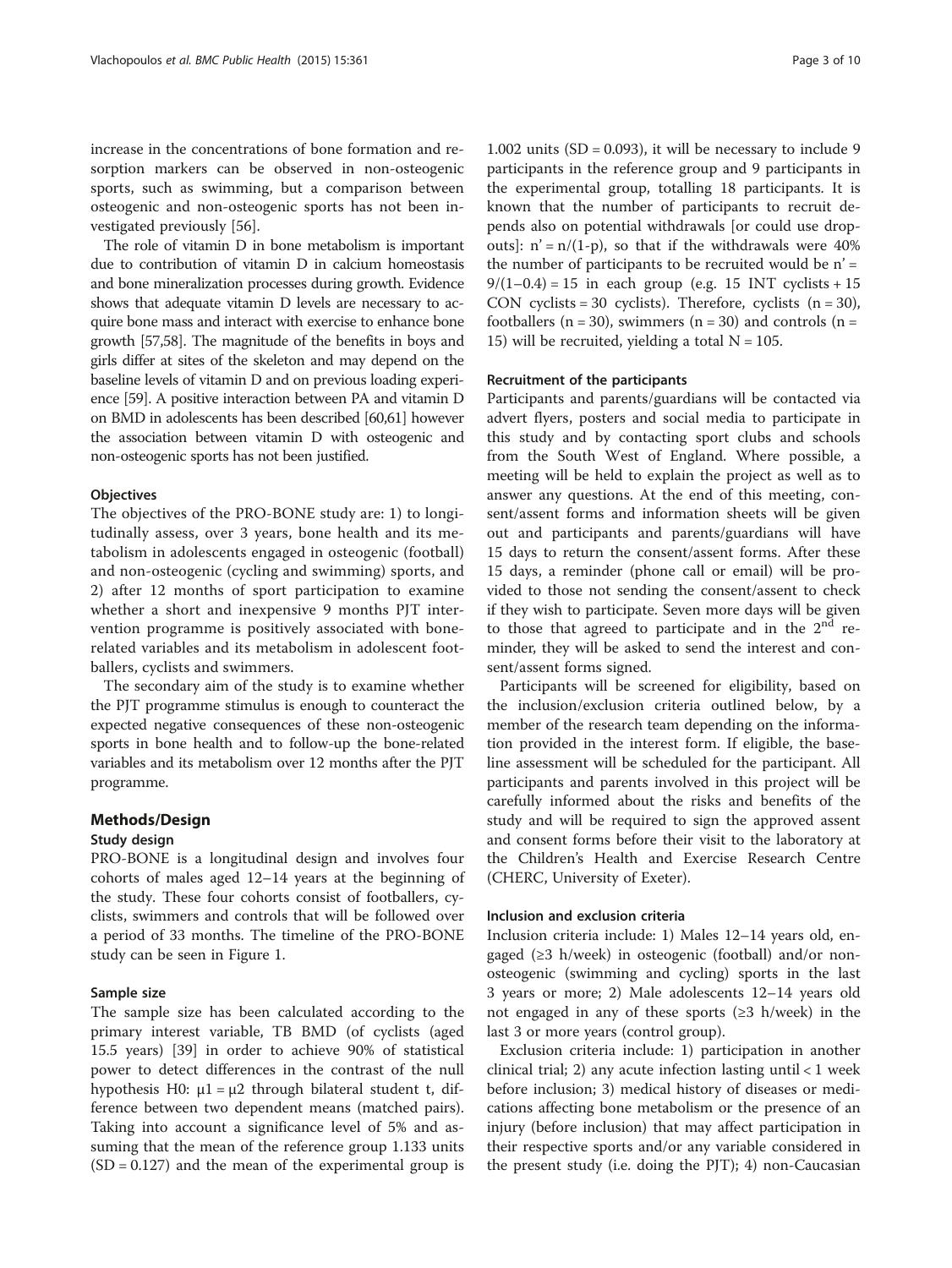<span id="page-3-0"></span>

participants. The latter is included since there are differences in body composition (bone, fat and fat-free mass) and biochemical markers (i.e. osteocalcin) between ethnic groups [[62\]](#page-8-0).

#### Ethics approval

The methods and procedures of the PRO-BONE study have been checked and approved by: the Ethics Review Sector of Directorate-General of Research (European Commission, ref. number 618496), the Sport and Health Sciences Ethics Committee (University of Exeter, ref. number 2014/766) and the National Research Ethics Service Committee (NRES Committee South West – Cornwall & Plymouth, ref. number 14/SW/0060). All data and information obtained will be confidential and access to database will be restricted to the researchers of the study. All measurements will be carried out by qualified and experienced researchers that will undergo a Disclosure and Barring Service check for approval to work with young people.

# Study protocol and measurements

#### Body composition

Anthropometry Stature (cm), seated height (cm) and body mass (kg) will be measured by using a stadiometer (Harpenden, Holtain Ltd, Crymych, UK; precision 0.1 cm; range 60–210 cm), a sitting height table (Harpenden, Holtain Ltd., Crymych, UK; precision 0.1 cm; range 32–109 cm) and an electronic scale (Seca 877, Seca Ltd, Birmingham, UK; precision 100 g; range 2–200 kg) respectively. Body mass index (BMI) will be calculated as body mass (kg) divided by the height (m) squared.

Waist circumference will measured at the midpoint between the lowest rib cage and the top of the iliac crest. Hip circumference will be measured around the widest

portion of the buttocks. All measurements will be undertaken by the same trained researcher using the type Seca 201 measuring tape (Seca Ltd, Birmingham, UK; precision 0.1 cm; range 0–205 cm). All anthropometrical measurements will be performed three times and the mean will be calculated. Pubertal maturation will be self-reported by the participants during each visit using adapted drawings of the five stages (Tanner) of pubertal hair development [[63](#page-8-0)].

Dual-energy x-ray absorptiometry Dual-energy x-ray absorptiometry scanner (GE Lunar Healthcare Corp., Madison, WI, USA) will be used to scan participants at four sites due to the evidence of site specific impact of sports participation  $[64-66]$  $[64-66]$  $[64-66]$ : 1) LS (mean of L1-L4), 2) right hip, 3) left hip, 4) TB. The DXA equipment will be calibrated at the start of each testing day by using a LS phantom as recommended by the manufacturer. The body will be segmented in accordance to standard procedures to evaluate regional bone mass and fat distribution. The scan modes will be automatically selected by the scanner software (standard or thick). All DXA scans and analyses will be performed using the GE enCORE software (2006, version 14.10.022).

Participants will be asked to remain still and they will be scanned in the supine position. The BMC (g) and BMD (g/cm<sup>2</sup>) with aged-matched Z-scores and age-matched % will be obtained. For LS regions area  $(cm<sup>2</sup>)$ , width  $(cm)$ and height (cm) will be recorded and for TB regions, fat mass (g), lean mass (kg) and body fat (% and kg) will be obtained. Information about hip strength index, fat mass ratios (trunk/total, legs/total, arms and legs/trunk), android and gynoid regions will also be obtained and have been previously validated in adolescents [\[67](#page-8-0)].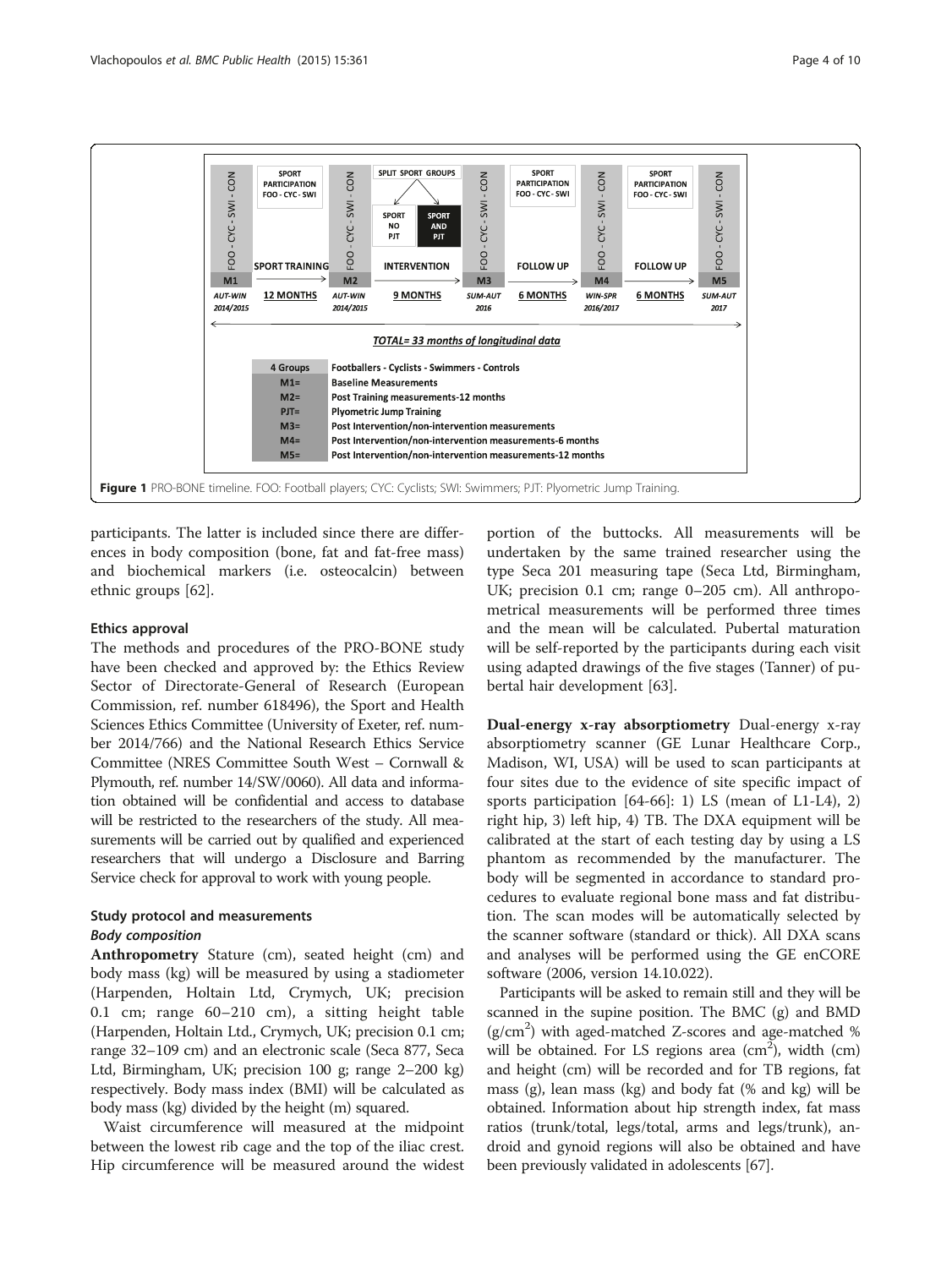This technique uses ionizing radiation that raises ethical issues particularly for child participants. However, this technique uses a minimal radiation dose (similar to spending a day outside in the sunshine), and has been widely used for research purposes with child participants worldwide. The estimated lifetime risks of using GE Lunar Prodigy DXA measurements in the paediatric population was found to be negligible [\[68](#page-8-0)].

Air displacement plethysmography Body volume will be measured with BodPod (Body Composition System, Life Measurement Instruments, Concord, California, USA) as it can effectively predict visceral adipose tissue in children [\[69](#page-8-0)] and determine the changes of body fat percentage over time [\[70](#page-8-0)]. Two measurements will be performed and if there is a difference of more than 150 mL in body volume, a third measurement will be taken. The equipment will be calibrated at the commencement of each testing day following the manufacturer's guidelines and using a cylinder of specific volume (49.887 L). Participants will wear clothing according to the manufacturer's recommendation (a swimsuit and a swim cap) to rule out air trapped in clothes and hair. Participants will be weighed on the BodPod calibrated digital scale and then will enter into the BodPod chamber. During the measurements participants will be asked to remain in a seated position and to breathe normally. A mean value for body volume will be obtained following the manufacturer's recommendations [\[71](#page-8-0)] and this value will be integrated into the calculation of lung volume. Percentage of TB fat mass will be calculated using the equation reported by Siri [\[72,73\]](#page-8-0).

Imaging bone ultrasonometer Qualitative ultrasound measurements will be performed with a Lunar Achilles Insight and the OsteoReport PC software version 5.x + (TM Insight GE Healthcare, Milwaukee, WI, USA). This portable device measures bone stiffness using ultrasound waves and is considered a valid and radiation-free method to assess bone health in children [[74,75](#page-8-0)]. The same device will be used throughout the study and calibration will be carried out prior to each visit. A standard procedure will be followed according to manufacturer's instructions. Participants will be placed on a stable chair in a comfortable position directly in front of the Achilles device. The position of the leg will rest lightly against the calf support so the foot, calf and thigh are aligned with the centre of the calf support and the positioner.

The qualitative ultrasound device provides three outcome variables, the broadband ultrasound attenuation (BUS), the speed of sound (SOS) and the stiffness index (SI). The BUA indicates the absorption of sound waves measured in decibels per megahertz. The SOS shows the stiffness of a material by the ratio of the traversed distance to the transit time, expressed in meters per second. And the SI is calculated by a linear combination of BUA and SOS:  $SI = (0.67 \times BUA) + (0.28 \times SOS) - 420$ . The real-time image of the calcaneus and the region of interest ensure that the measurement is precise [\[74](#page-8-0)]. Both feet will be measured twice and the mean of the two measurements will be calculated and used for statistical analyses.

Bioelectrical impedance analysis The portable BIA device (Tanita BF-350, Tokyo, Japan; range 2–200 kg; precision 100 g; body fat % range 1-75%; body fat% increments 0.1%) will estimate the percentage of body fat by using the values of resistance and reactance. Participants will be measured in a fasting state and will remove any metal objects and socks prior the measurements. They will be positioned on the posterior surface barefoot according to manufacturer's instructions. Despite the reported prediction measurement error, BIA is considered a practical method to assess body fat in addition to DXA and BodPod in adolescents [[76,77\]](#page-9-0).

#### Biochemical markers and blood collection

The measurement of bone turnover markers, in addition to the measurement of bone mass, is an interesting option to obtain a more dynamic picture of bone tissue, with the advantage that can be repeated at short intervals [\[78\]](#page-9-0). Therefore, the combination of both measures (bone mass and bone metabolism) is essential to obtain a better understanding on changes in the skeletal mass. In this regard, the International Osteoporosis Foundation and the International Federation of Clinical Chemistry recommended the use of serum procollagen type 1 aminoterminal propeptide (P1NP) and isomer of the Carboxi-terminal telopeptide of type 1 collagen (CTX-1) as markers for formation and resorption, respectively [[79](#page-9-0)]. The role of vitamin D in bone metabolism is important due to contribution of vitamin D in calcium homeostasis and bone mineralization processes during growth. Assessment of vitamin D levels can be achieved by measuring the serum 25-hydroxyvitamin D [25(OH)D] in the blood [[80](#page-9-0)]. For the scope of the present study 25(OH)D will be analysed as it has been shown to interact with PA to improve bone mass in adolescents [[14](#page-7-0)].

Blood samples will be collected between 8:00 am and 9:00 am following a 12-hour fast period. A research team experienced in sampling techniques will collect capillary blood samples  $(\sim 1.2 \text{ mL})$  from a pre-warmed hand into heparin fluoride coated microvettes (CB 300 tubes, Sarstedt Ltd, Leicester, UK) that will be placed immediately on ice. The microvettes will be centrifuged at  $1000 \times$ G per min for 15 minutes at 4°C and plasma will be separated in Eppendorf tubes of at least 60 μL, 110 μL and 60 μL and stored at −80°C for future analysis of P1NP,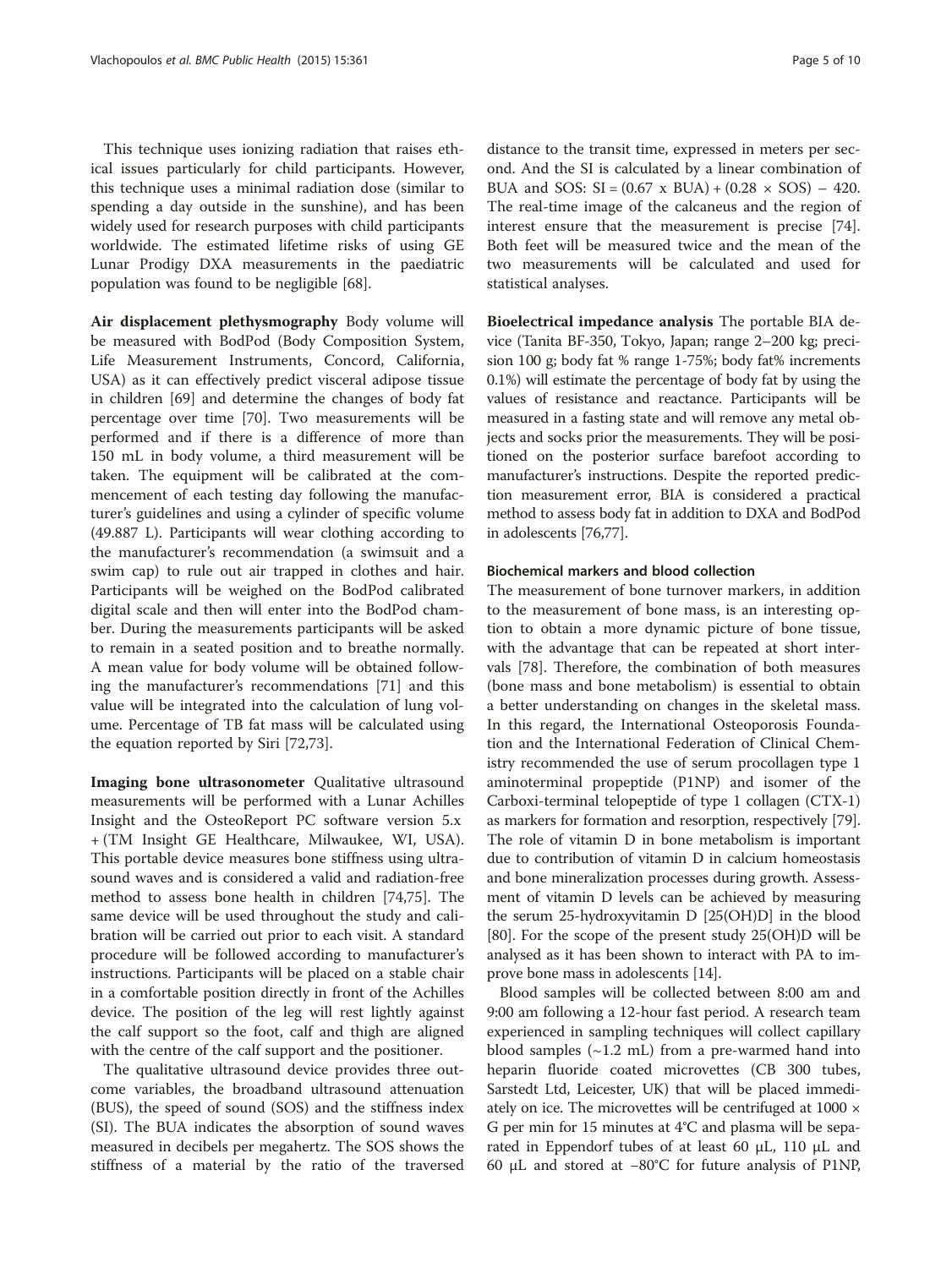CTX-1 and 25(OH)D respectively. The CTX-1 and 25(OH)D biochemical markers will be analysed by using IDS-iSYS CrossLaps (Immunodiagnostic Systems Ltd, UK) and total P1NP by using ELISA kit (MyBioSource, San Diego, California, USA).

#### Physical fitness assessment

A battery of tests will be used to assess attributes of physical fitness that may play an important role in the development of skeletal mass and strength during growth and maturation. Cardiorespiratory fitness (aerobic performance) will be estimated using the 20 m shuttle run test [\[81\]](#page-9-0), which has been shown to be both reliable and valid in youth [[82\]](#page-9-0). The participants will be tested at the end of the day following a standardized warm up. They will be asked to run between two lines set 20 m apart by following the pace of the audio signals produced from a CD player. The starting speed will be 8.5 km∙h−<sup>1</sup> and will be increased by 0.5 km∙h−<sup>1</sup> each minute. The participants will be encouraged to continue the test until they reach maximal effort. The test will end when the participant fails to reach the line two consecutive times. The last completed shuttle will indicate the score of the test.

The standing long jump test and the Abalakov jump test will be performed at least half an hour before the 20 m shuttle run test and following a standardized warm up and with 2 minutes rest between the two tests. The starting position of the standing long jump test will be exactly behind a line and with feet at shoulder's width apart. Participants will be allowed to swing their arms during the eccentric contraction phase and they will be advised to jump as far as possible in order to land with both feet on a non- slippery hard surface. The distance (cm) will be measured between the starting line and the participant's heels. Participants will perform the Abalakov jump test on a jump mat (Probotics Inc., Huntsville, USA) after having received instructions as to how much can they bend their knees and the position of their arms, they will be asked to jump as high as possible. Then, they will be placed in a standing position with their feet shoulder width apart at the jump mat. For both muscular tests the participants will perform 1 familiarization effort and 2 maximal effort jumps. The mean height and distance (in cm) of the maximal efforts will be used as criterion of measure. The reliability of both tests in adolescents was previously described and is acceptable to be used in this population [\[83\]](#page-9-0). The order of all the measurements for each testing day can be seen in Figure [2](#page-6-0).

#### Physical activity measurements

PA will be measured using two different methods: 1) International Physical Activity Questionnaire and 2) a

wrist accelerometer (GENEActiv, GENEA, UK). The validity and reliability of the accelerometer and of the International Physical Activity Questionnaire has been established previously in children and adolescents [[84,85\]](#page-9-0). GENEActiv accelerometers are waterproof so are valid for the swimmers too. Both methods will be used in order to obtain more precise data as, for example, accelerometers do not properly measure PA in cyclists as bouts of activity are not detected [\[86\]](#page-9-0). A diary to complement accelerometer data will be administered to the participants to obtain additional information such as calcium and protein intake.

Dietary assessment Assessment of dietary intakes of calcium, vitamin D and milk will be completed by using two non-consecutive 24-h dietary recall questionnaires. CompEat Pro software (Nutrition systems, VIS Visual Information Systems Ltd., UK) will be used for the analysis.

#### Jumping intervention

Following 12 months of sport specific training, the randomisation process will start in each sport group and participants will be divided into two sub-groups to perform a PJT programme as follows: 1) intervention programme groups, (sport + PJT) and 2) sport groups (sport only). It has been shown that 7 to 9 month PJT programmes can effectively improve BMC and/or BMD at different skeletal sites in children and adolescents and to maintain the benefits for 3 years after the intervention [\[52](#page-8-0)[,87\]](#page-9-0). Therefore, a progressive PJT  $(\sim 10 \text{ min/day})$  will be performed by intervention groups 3 to 4 times/week (depending on progression) as shown in Table [1](#page-6-0). Before the intervention, trained staff will ensure that participants fully understand and correctly execute the different jumps and a research assistant will meet with the participants to observe, demonstrate and review the jumps. Participants will be instructed to perform a number of countermovement jumps (CMJ) and squat jumps (SJ) on a hard surface. Jumps will be performed before and after school and before going to bed. The CMJ will be performed by bending the knees prior to the jump. The CMJ activates the stretch-shortening cycle in the muscles, resulting in greater power production in the legs compared to a SJ. For the SJ participants will squat down until the knees are bent at 90 degrees, then they will immediately jump vertically as high as possible, landing back on the ground on both feet simultaneously. For this technique, the participant starts from a stationary semi-squatting position, or pauses at the lower level of the squat before jumping upwards. This removes the factor of the stretch-shortening cycle. The reliability and validity of the CMJ and SJ has been previously reported [[88,89\]](#page-9-0).

These jumps are associated with important ground reaction forces, i.e. for a countermovement it is about 5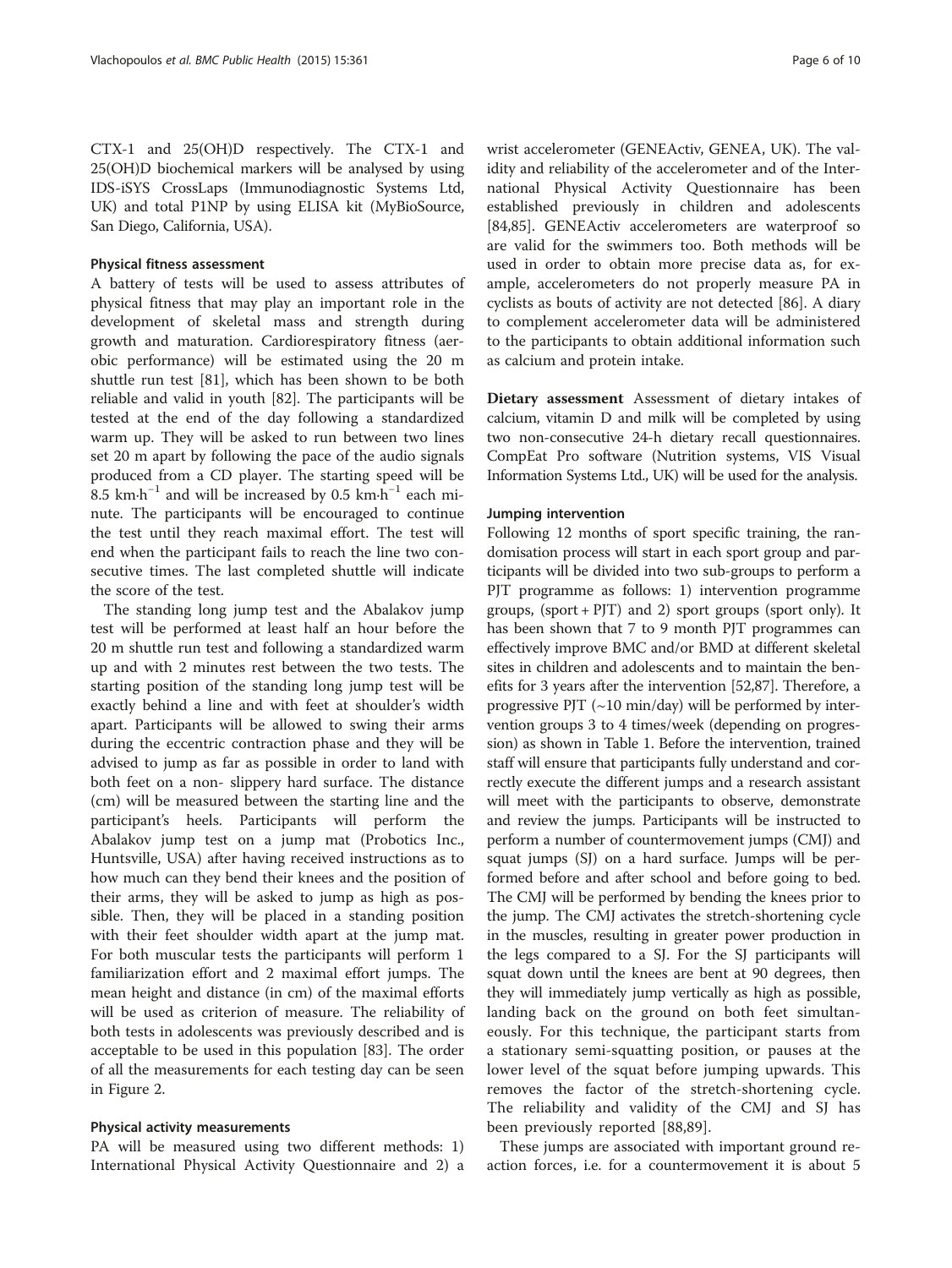<span id="page-6-0"></span>

| <b>Blood Collection</b>         | <b>Body Composition</b>    |                    |                               | <b>Physical Fitness Tests</b> |                    |                                        |
|---------------------------------|----------------------------|--------------------|-------------------------------|-------------------------------|--------------------|----------------------------------------|
| Testing<br>Anthropometry<br>day | <b>DXA</b><br>$(LS-FN-TB)$ | <b>BodPod</b>      | Ultrasonometer/<br><b>BIA</b> | Jump<br>Height                | Long<br>Jump       | 20 <sub>m</sub><br>shuttle<br>run test |
| <b>Time</b><br>8:00 am-9:00 am  |                            | $9:00$ am-12:00 pm |                               |                               | $12:30 \text{ pm}$ |                                        |

Figure 2 Order of the measurements for each testing day. DXA, dual energy x-ray absorptiometry; LS, lumbar spine; FN, femoral neck; TB, total body; BIA, bioelectrical impedance analysis.

times body weight (BW), compared to 3.5 times BW for jumping jacks. Similarly, the highest rates of change in force are 493 times BW/s for the CMJ, as shown in an independent sample of boys and girls [[90\]](#page-9-0). A diary will be used to record the number of jumps performed each day. Both the intensity and number of jumps will be increased progressively in 3 levels of 12 weeks each. Intensity will be modified using ankle weights (from 1 kg at level 1 to 2.5 kg at level 3). With this an increase in BW between 2 to 5 kg will be achieved. In this regard, it has been shown that adolescents with higher BMI have higher levels of bone mass, because of the higher lean mass that they develop as a consequence of their higher fat mass [\[91](#page-9-0)].

# **Discussion**

PRO-BONE will assess the longitudinal impact of osteogenic (football) and non-osteogenic (cycling and swimming) sports on bone development in adolescents aged 12–14 years old. In addition, it will investigate whether a simple, feasible and inexpensive PJT programme can improve bone development and if the effects will be maintained a year after finishing the PJT programme. Several investigations have been conducted in order to improve bone health through exercise, strength, jumping or even

|  |  | Table 1 Plyometric jump training progression |
|--|--|----------------------------------------------|
|  |  |                                              |

combinations among them [[92\]](#page-9-0). However, to achieve impact and gain acceptance, the intervention must be effective, simple to administer, feasible, inexpensive, short in duration and possible to perform at any place [\[49](#page-8-0)]. PRO-BONE has been designed to meet all these requirements and follow-up its effects after the withdrawal of the intervention.

Previous research has shown that exercise is positively associated with bone health [[93\]](#page-9-0). However, there are some sports that due to the impact generated at the skeletal sites may have a minimal or negative effect on BMC and BMD [\[40,56\]](#page-8-0). As recent data have shown, jump training is associated with increases in BMC and BMD and may play an important role in the prevention of osteoporosis [\[94\]](#page-9-0). It is well known that early prevention is the most effective tool, therefore, it is crucial to analyse the effect of PJT at an early stage (i.e. adolescence). In this sense, it is important to examine if PJT can counteract the potential negative consequences of non-osteogenic sports on bone health and if there is enough stimuli to increase BMC and BMD in adolescents engaged in osteogenic sports.

PRO-BONE will employ different and well known technological devices and methods such as DXA, BodPod, imaging bone ultrasonometer and triaxial accelerometers

| Level                                         | <b>Exercise</b>               | Ankle weights (kg) | <b>Repetitions</b> | <sup>3</sup> Sets/day ( <sup>4</sup> rest) | <sup>5</sup> Trainings/week | Jumps/week |
|-----------------------------------------------|-------------------------------|--------------------|--------------------|--------------------------------------------|-----------------------------|------------|
|                                               | $^1$ CMJ                      |                    | 10                 | 3                                          | 3                           | 180        |
|                                               | 25J                           |                    | 10                 | 3                                          | 3                           |            |
|                                               | Total level 1 (12 weeks)      |                    |                    |                                            | $180 \times 12 =$           | 2160       |
| $\overline{2}$                                | <b>CMJ</b>                    |                    | 10                 | $\overline{4}$                             | 3                           | 240        |
|                                               | SJ                            |                    | 10                 | $\overline{4}$                             | 3                           |            |
|                                               | Total level 2 (12 weeks)      |                    |                    |                                            | $240 \times 12 =$           | 2880       |
| 3                                             | <b>CMJ</b>                    | 2.5                | 10                 | $\overline{4}$                             | $\overline{4}$              | 320        |
|                                               | SJ                            | 2.5                | 10                 | $\overline{4}$                             | $\overline{4}$              |            |
| Total level 3 (12 weeks)<br>$320 \times 12 =$ |                               |                    |                    |                                            |                             | 3840       |
|                                               | Total intervention (36 weeks) |                    |                    |                                            |                             | 8880       |

<sup>1</sup>Countermovement jump, <sup>2</sup>Squat jump, <sup>3</sup>1 set = 10 CMJ + 10 SJ, <sup>4</sup>Rest between sets = 30 seconds.

Rest between exercises = 1 minute, <sup>5</sup>When 3 sets/day, jumps will be performed in the morning before going to school (1 set), after school (1 set) and before going to bed (1 set). When 4 series, jumps will be performed in the morning before going to school (1 set), after school (2 sets) and before going to bed (1 set).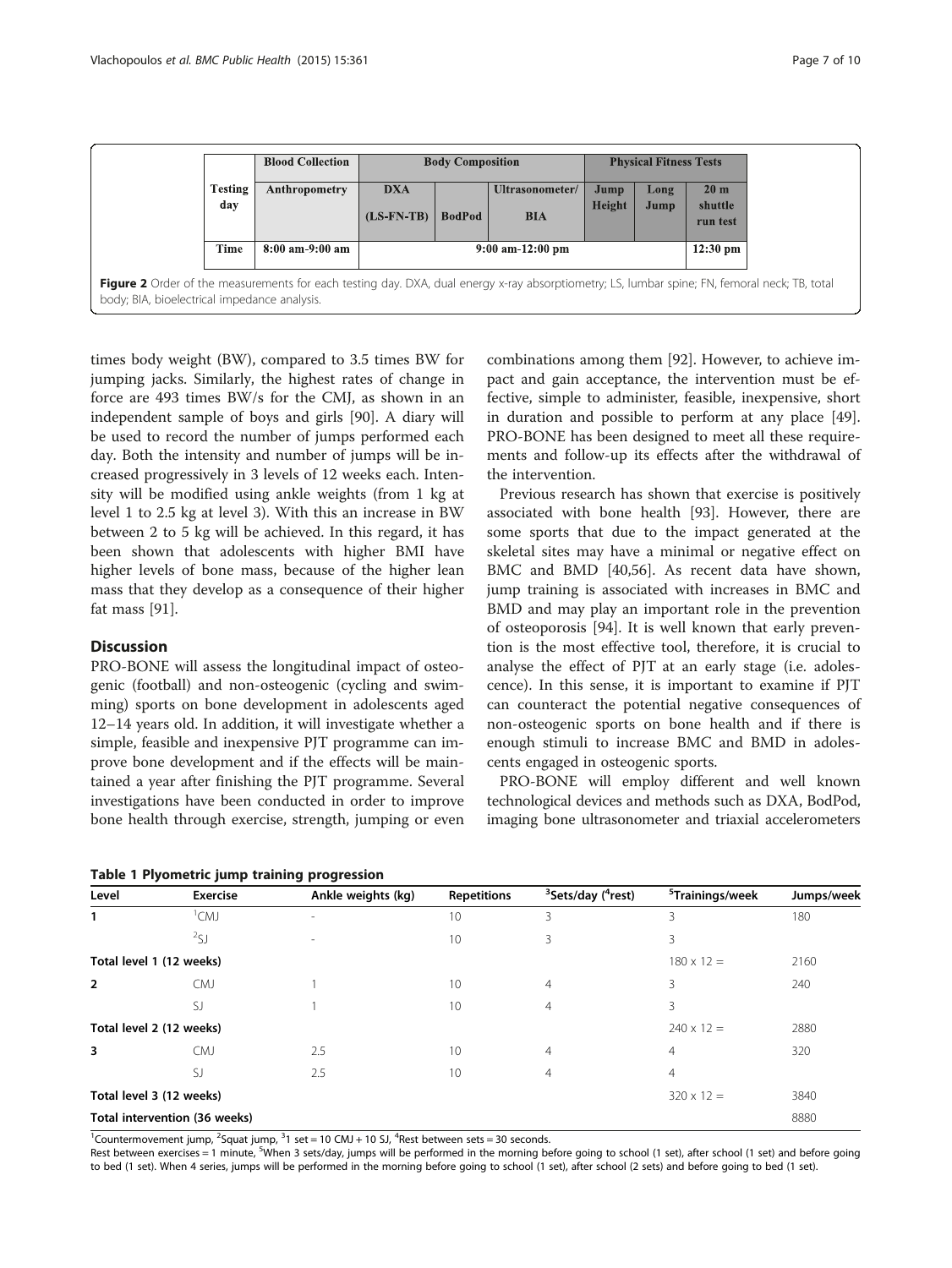<span id="page-7-0"></span>among others. In addition, the PJT will include a progression in intensity with ankle weights to maximize the potential to augment bone. PRO-BONE is timely as there is a lack of studies analysing the effects of PJT on bone health during the crucial this period of life. It represents a golden opportunity to measure how a simple, feasible and inexpensive PJT is associated with bone health in adolescents engaged in different sports. It will also show if the effect of this intervention differs between sports, expecting a greater effect in cyclists and swimmers than footballers. In addition, PRO-BONE will allow us to compare within each group and investigate changes in body composition in groups doing the PJT plus training vs groups only training. Finally, PRO-BONE will examine whether PJT has any additional effect on footballers. Football is considered one of the most osteogenic sports, but this type of intervention has not yet been studied.

#### Abbreviations

BMC: Bone mineral content; BMD: Bone mineral density; BMI: Body mass index; 25(OH)D: 25-hydroxyvitamin D; BIA: Bioelectrical impedance analysis; BodPod: Air displacement plethysmography; BW: Body weight; SOC: Football players; SWI: Swimmers; CYC: Cyclists; CON: Control; DXA: Dual energy x-ray absorptiometry; PJT: Plyometric jump training; CMJ: Counter movement jump; SJ: Squad jump; P1NP: Procollagen type 1 aminoterminal propeptide; CTX-1: Carboxi-terminal telopeptide of type I collagen; LS: Lumbar spine; FN: Femoral neck; TB: Total body.

#### Competing interests

The authors declare that they have no competing interests.

#### Authors' contributions

LGM (principal investigator), ARB and CAW contributed to the draft of the study. DV wrote the initial draft of the manuscript under the supervision of LGM, ARB and CAW. BSM, KMK will contribute to perform the analysis of the data obtained. All authors have read and approved this work.

#### Acknowledgements

The authors gratefully acknowledge the sport coaches, school teachers and the CHERC research team for their help to run the study.

#### Funding

This project is funded by the European Union Seventh Framework Programme ([FP7/2007-2013] under grant agreement n°. PCIG13-GA-2013- 618496.

#### Author details

<sup>1</sup>Children's Health and Exercise Research Centre. Sport and Health Sciences, University of Exeter, Exeter, UK. <sup>2</sup>Growth, Exercise, Nutrition and Development Research Group, University of Zaragoza, Zaragoza, Spain. <sup>3</sup>Department of Medical Imaging, College of Engineering, Mathematics and Physical Sciences, University of Exeter, Exeter, UK. <sup>4</sup>University of Exeter Medical School, Exeter, UK.

#### Received: 10 February 2015 Accepted: 12 March 2015 Published online: 11 April 2015

#### References

- Kanis JA, Johnell O. Requirements for DXA for the management of osteoporosis in Europe. Osteoporos Int. 2005;16(3):229–38.
- Kanis JA, Burlet N, Cooper C, Delmas PD, Reginster JY, Borgstrom F, et al. European guidance for the diagnosis and management of osteoporosis in postmenopausal women. Osteoporos Int. 2008;19(4):399–428.
- 3. Johnell O, Kanis JA. An estimate of the worldwide prevalence and disability associated with osteoporotic fractures. Osteoporos Int. 2006;17(12):1726–33.
- 4. Gafni RI, Baron J. Childhood bone mass acquisition and peak bone mass may not be important determinants of bone mass in late adulthood. Pediatrics. 2007;119 Suppl 2:S131–6.
- Rizzoli R, Bianchi ML, Garabedian M, McKay HA, Moreno LA. Maximizing bone mineral mass gain during growth for the prevention of fractures in the adolescents and the elderly. Bone. 2010;46(2):294–305.
- 6. Baxter-Jones AD, Faulkner RA, Forwood MR, Mirwald RL, Bailey DA. Bone mineral accrual from 8 to 30 years of age: an estimation of peak bone mass. J Bone Miner Res. 2011;26(8):1729–39.
- 7. Davies JH, Evans BA, Gregory JW. Bone mass acquisition in healthy children. Arch Dis Child. 2005;90(4):373–8.
- 8. Perez-Lopez FR, Chedraui P, Cuadros-Lopez JL. Bone mass gain during puberty and adolescence: deconstructing gender characteristics. Curr Med Chem. 2010;17(5):453–66.
- 9. Baroncelli GI, Bertelloni S, Sodini F, Saggese G. Osteoporosis in children and adolescents: etiology and management. Paediatr Drugs. 2005;7(5):295–323.
- 10. Henry YM, Fatayerji D, Eastell R. Attainment of peak bone mass at the lumbar spine, femoral neck and radius in men and women: relative contributions of bone size and volumetric bone mineral density. Osteoporosis international: a journal established as result of cooperation between the European Foundation for Osteoporosis and the National Osteoporosis Foundation of the USA. 2004;15(4):263–73.
- 11. Zofkova I. Role of genetics in prediction of osteoporosis risk. Vnitr Lek. 2011;57(1):78–84.
- 12. Branca F, Valtuena S. Calcium, physical activity and bone health–building bones for a stronger future. Public Health Nutr. 2001;4(1A):117–23.
- 13. Vicente-Rodriguez G, Ezquerra J, Mesana MI, Fernandez-Alvira JM, Rey-Lopez JP, Casajus JA, et al. Independent and combined effect of nutrition and exercise on bone mass development. J Bone Miner Metab. 2008;26(5):416–24.
- 14. Valtuena J, Gracia-Marco L, Vicente-Rodriguez G, Gonzalez-Gross M, Huybrechts I, Rey-Lopez JP, et al. Vitamin D status and physical activity interact to improve bone mass in adolescents. Osteoporos Int: The HELENA Study; 2012.
- 15. Vicente-Rodriguez G. How does exercise affect bone development during growth? Sports Med. 2006;36(7):561–9.
- 16. Boreham CA, McKay HA. Physical activity in childhood and bone health. Br J Sports Med. 2011;45(11):877–9.
- 17. Gracia-Marco L, Moreno LA, Ortega FB, Leon F, Sioen I, Kafatos A, et al. Levels of physical activity that predict optimal bone mass in adolescents the HELENA study. Am J Prev Med. 2011;40(6):599–607.
- 18. Heinonen A: Biomechanics. In., 1st edn. Edited by Khan K; McKay H; Kannus P et al.: Champaign (IL). Physical activity and bone health: Human Kinetics; 2001: 23–34.
- 19. Gustavsson A, Thorsen K, Nordstrom P. A 3-year longitudinal study of the effect of physical activity on the accrual of bone mineral density in healthy adolescent males. Calcified Tissue Int. 2003;73(2):108–14.
- 20. DA Bailey MH, Mirwald RL, Crocker PR, Faulkner RA. A six year longitudinal study of the relationship of PA to BMAccrual in growing children.pdf> J Bone Miner Res. 1999;14(10):1672–9.
- 21. Baxter-Jones AD, Kontulainen SA, Faulkner RA, Bailey DA. A longitudinal study of the relationship of physical activity to bone mineral accrual from adolescence to young adulthood. Bone. 2008;43(6):1101–7.
- 22. Uzunca K, Birtane M, Durmus-Altun G, Ustun F. High bone mineral density in loaded skeletal regions of former professional football (soccer) players: what is the effect of time after active career? Br J Sports Med. 2005;39(3):154–7.
- 23. Bradney M, Pearce G, Naughton G, Sullivan C, Bass S, Beck T, et al. Moderate exercise during growth in prepubertal boys: changes in bone mass, size, volumetric density, and bone strength: a controlled prospective study. J Bone Miner Res. 1998;13(12):1814–21.
- 24. Wolff I, van Croonenborg JJ, Kemper HC, Kostense PJ, Twisk JW. The effect of exercise training programs on bone mass: a meta-analysis of published controlled trials in pre- and postmenopausal women. Osteoporos Int. 1999;9(1):1–12.
- 25. Seeman E. An exercise in geometry. J Bone Miner Res. 2002;17(3):373–80.
- 26. Krustrup P, Dvorak J, Junge A, Bangsbo J. Executive summary: the health and fitness benefits of regular participation in small-sided football games. Scand J Med Sci Sports. 2010;20 Suppl 1:132–5.
- 27. Ara I, Vicente-Rodriguez G, Perez-Gomez J, Jimenez-Ramirez J, Serrano-Sanchez JA, Dorado C, et al. Influence of extracurricular sport activities on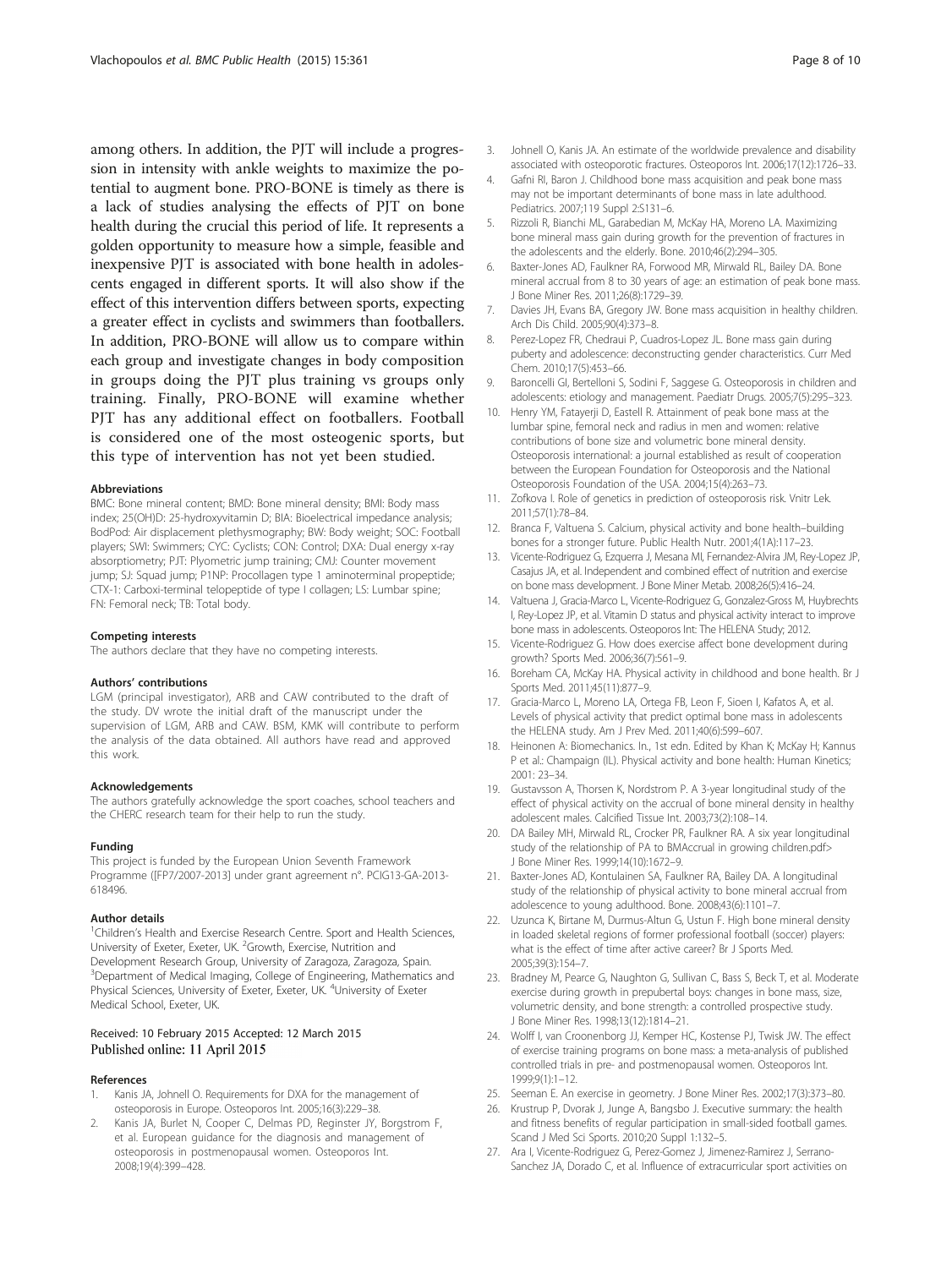<span id="page-8-0"></span>body composition and physical fitness in boys: a 3-year longitudinal study. Int J Obes (Lond). 2006;30(7):1062–71.

- 28. Vicente-Rodriguez G, Ara I, Perez-Gomez J, Serrano-Sanchez JA, Dorado C, Calbet JA. High femoral bone mineral density accretion in prepubertal soccer players. Med Sci Sports Exerc. 2004;36(10):1789–95.
- 29. Krustrup P, Hansen PR, Andersen LJ, Jakobsen MD, Sundstrup E, Randers MB, et al. Long-term musculoskeletal and cardiac health effects of recreational football and running for premenopausal women. Scand J Med Sci Sports. 2010;20 Suppl 1:58–71.
- 30. Calbet JA, Dorado C, Diaz-Herrera P, Rodriguez-Rodriguez LP. High femoral bone mineral content and density in male football (soccer) players. Med Sci Sports Exerc. 2001;33(10):1682–7.
- 31. Rico H, Revilla M, Villa LF, Gomez-Castresana F, Alvarez del Buergo M. Body composition in postpubertal boy cyclists. J Sports Med Phys Fitness. 1993;33(3):278–81.
- 32. Stewart AD, Hannan J. Total and regional bone density in male runners, cyclists, and controls. Med Sci Sports Exerc. 2000;32(8):1373–7.
- 33. Duncan CS, Blimkie CJ, Cowell CT, Burke ST, Briody JN, Howman-Giles R. Bone mineral density in adolescent female athletes: relationship to exercise type and muscle strength. Med Sci Sports Exerc. 2002;34(2):286–94.
- 34. Duncan CS, Blimkie CJ, Kemp A, Higgs W, Cowell CT, Woodhead H, et al. Mid-femur geometry and biomechanical properties in 15- to 18-yr-old female athletes. Med Sci Sports Exerc. 2002;34(4):673–81.
- 35. Warner SE, Shaw JM, Dalsky GP. Bone mineral density of competitive male mountain and road cyclists. Bone. 2002;30(1):281–6.
- 36. Nichols JF, Palmer JE, Levy SS. Low bone mineral density in highly trained male master cyclists. Osteoporos Int. 2003;14(8):644–9.
- 37. Barry DW, Kohrt WM. BMD decreases over the course of a year in competitive male cyclists. J Bone Miner Res. 2008;23(4):484–91.
- 38. Rector RS, Rogers R, Ruebel M, Hinton PS. Participation in road cycling vs running is associated with lower bone mineral density in men. Metabolism. 2008;57(2):226–32.
- 39. Olmedillas H, Gonzalez-Aguero A, Moreno LA, Casajus JA, Vicente-Rodriguez G. Bone related health status in adolescent cyclists. PLoS One. 2011;6(9):e24841.
- 40. Olmedillas H, Gonzalez-Aguero A, Moreno LA, Casajus JA, Vicente-Rodriguez G. Cycling and bone health: a systematic review. BMC Med. 2012;10:168.
- 41. Andreoli A, Celi M, Volpe SL, Sorge R, Tarantino U. Long-term effect of exercise on bone mineral density and body composition in post-menopausal ex-elite athletes: a retrospective study. Eur J Clin Nutr. 2012;66(1):69–74.
- 42. Ferry B, Lespessailles E, Rochcongar P, Duclos M, Courteix D. Bone health during late adolescence: effects of an 8-month training program on bone geometry in female athletes. Joint Bone Spine. 2013;80(1):57–63.
- 43. Greenway KG, Walkley JW, Rich PA. Does long-term swimming participation have a deleterious effect on the adult female skeleton? Eur J Appl Physiol. 2012;112(9):3217–25.
- 44. Ferry B, Duclos M, Burt L, Therre P, Le Gall F, Jaffre C, et al. Bone geometry and strength adaptations to physical constraints inherent in different sports: comparison between elite female soccer players and swimmers. J Bone Miner Metab. 2011;29(3):342–51.
- 45. Dias Quiterio AL, Carnero EA, Baptista FM, Sardinha LB. Skeletal mass in adolescent male athletes and nonathletes: relationships with high-impact sports. J Strength Cond Res. 2011;25(12):3439–47.
- 46. Tenforde AS, Fredericson M. Influence of sports participation on bone health in the young athlete: a review of the literature. PM R. 2011;3(9):861–7.
- 47. Scofield KL, Hecht S. Bone health in endurance athletes: runners, cyclists, and swimmers. Curr Sports Med Rep. 2012;11(6):328–34.
- 48. Robling AG, Burr DB, Turner CH. Recovery periods restore mechanosensitivity to dynamically loaded bone. J Exp Biol. 2001;204(Pt 19):3389–99.
- 49. McKay HA, MacLean L, Petit M, MacKelvie-O'Brien K, Janssen P, Beck T, et al. "Bounce at the Bell": a novel program of short bouts of exercise improves proximal femur bone mass in early pubertal children. Br J Sports Med. 2005;39(8):521–6.
- 50. Mackelvie KJ, McKay HA, Khan KM, Crocker PR. A school-based exercise intervention augments bone mineral accrual in early pubertal girls. J Pediatr. 2001;139(4):501–8.
- 51. MacKelvie KJ, Khan KM, Petit MA, Janssen PA, McKay HA. A school-based exercise intervention elicits substantial bone health benefits: a 2-year randomized controlled trial in girls. Pediatrics. 2003;112(6 Pt 1):e447.
- 52. Witzke KA, Snow CM. Effects of plyometric jump training on bone mass in adolescent girls. Medicine and science in sports and exercise. 2000;32(6):1051–7.
- 53. Jurimae J. Interpretation and application of bone turnover markers in children and adolescents. Curr Opin Pediatr. 2010;22(4):494–500.
- 54. Lima F, De Falco V, Baima J, Carazzato JG, Pereira RM. Effect of impact load and active load on bone metabolism and body composition of adolescent athletes. Med Sci Sports Exerc. 2001;33(8):1318–23.
- 55. Gracia-Marco L, Ortega FB, Jiménez-Pavón D, Rodríguez G, Valtueña J, Díaz-Marténez ÁE, et al. Contribution of bone turnover markers to bone mass in pubertal boys and girls. J Pediatr Endocrinol Metab. 2011;24:11–2.
- 56. Gomez-Bruton A, Gonzalez-Aguero A, Gomez-Cabello A, Casajus JA, Vicente-Rodriguez G. Is bone tissue really affected by swimming? a systematic review. PLoS One. 2013;8(8):e70119.
- 57. Stear SJ, Prentice A, Jones SC, Cole TJ. Effect of a calcium and exercise intervention on the bone mineral status of 16-18-y-old adolescent girls. Am J Clin Nutr. 2003;77(4):985–92.
- 58. Valtuena J, Gracia-Marco L, Vicente-Rodriguez G, Gonzalez-Gross M, Huybrechts I, Rey-Lopez JP, et al. Vitamin D status and physical activity interact to improve bone mass in adolescents The HELENA Study. Osteoporosis international : a journal established as result of cooperation between the European Foundation for Osteoporosis and the National Osteoporosis Foundation of the USA. 2012;23(8):2227–37.
- 59. Specker B, Vukovich M. Evidence for an interaction between exercise and nutrition for improved bone health during growth. Med Sport Sci. 2007;51:50–63.
- 60. Pettifor JM, Prentice A. The role of vitamin D in paediatric bone health. Best Pract Res Clin Endocrinol Metab. 2011;25(4):573–84.
- 61. Constantini NW, Dubnov-Raz G, Chodick G, Rozen GS, Giladi A, Ish-Shalom S. Physical activity and bone mineral density in adolescents with vitamin D deficiency. Med Sci Sport Exer. 2010;42(4):646–50.
- 62. Bachrach LK, Hastie T, Wang MC, Narasimhan B, Marcus R. Bone mineral acquisition in healthy Asian, Hispanic, black, and Caucasian youth: a longitudinal study. J ClinEndocrinol Metab. 1999;84(12):4702–12.
- 63. Tanner JM, Whitehouse RH. Clinical longitudinal standards for height, weight, height velocity, weight velocity, and stages of puberty. Arch Dis Child. 1976;51(3):170–9.
- 64. Ginty F, Rennie KL, Mills L, Stear S, Jones S, Prentice A. Positive, site-specific associations between bone mineral status, fitness, and time spent at high-impact activities in 16-to 18-year-old boys. Bone. 2005;36(1):101–10.
- 65. Magkos F, Kavouras SA, Yannakoulia M, Karipidou M, Sidossi S, Sidossis LS. The bone response to non-weight-bearing exercise is sport-, site-, and sex-specific. Clin J Sport Med. 2007;17(2):123–8.
- 66. Ishikawa S, Kim Y, Kang M, Morgan DW. Effects of weight-bearing exercise on bone health in girls: a meta-analysis. Sports Med. 2013;43(9):875–92.
- 67. Crabtree NJ, Arabi A, Bachrach LK, Fewtrell M, El-Hajj Fuleihan G, Kecskemethy HH, et al. Dual-energy X-ray absorptiometry interpretation and reporting in children and adolescents: the revised 2013 ISCD Pediatric Official Positions. J Clin Densitom. 2014;17(2):225–42.
- 68. Damilakis J, Solomou G, Manios GE, Karantanas A. Pediatric radiation dose and risk from bone density measurements using a GE Lunar Prodigy scanner. Osteoporosis international: a journal established as result of cooperation between the European Foundation for Osteoporosis and the National Osteoporosis Foundation of the USA. 2013;24(7):2025–31.
- 69. Winsley RJ, Fulford J, MacLeod KM, Ramos-Ibanez N, Williams CA, Armstrong N. Prediction of visceral adipose tissue using air displacement plethysmography in children. Obes Res. 2005;13(12):2048–51.
- 70. Elberg J, McDuffie JR, Sebring NG, Salaita C, Keil M, Robotham D, et al. Comparison of methods to assess change in children's body composition. Am J Clin Nutr. 2004;80(1):64–9.
- 71. McCrory MA, Gomez TD, Bernauer EM, Mole PA. Evaluation of a new air displacement plethysmograph for measuring human body composition. Med Sci Sports Exerc. 1995;27(12):1686–91.
- 72. Siri WE. Body composition from fluid spaces and density: analysis of methods. In: Brozek J, Henschel A, editors. Techniques for measuring body composition. Washington, DC: National Academy of Sciences, National Research Council; 1961. p. 223–34.
- 73. Siri WE. Body composition from fluid spaces and density: analysis of methods. 1961. Nutrition. 1993;9(5):480–91. discussion 480, 492.
- 74. Jaworski M, Lebiedowski M, Lorenc RS, Trempe J. Ultrasound bone measurement in pediatric subjects. Calcif Tissue Int. 1995;56(5):368–71.
- 75. Baroncelli GI. Quantitative ultrasound methods to assess bone mineral status in children: technical characteristics, performance, and clinical application. Pediatr Res. 2008;63(3):220–8.